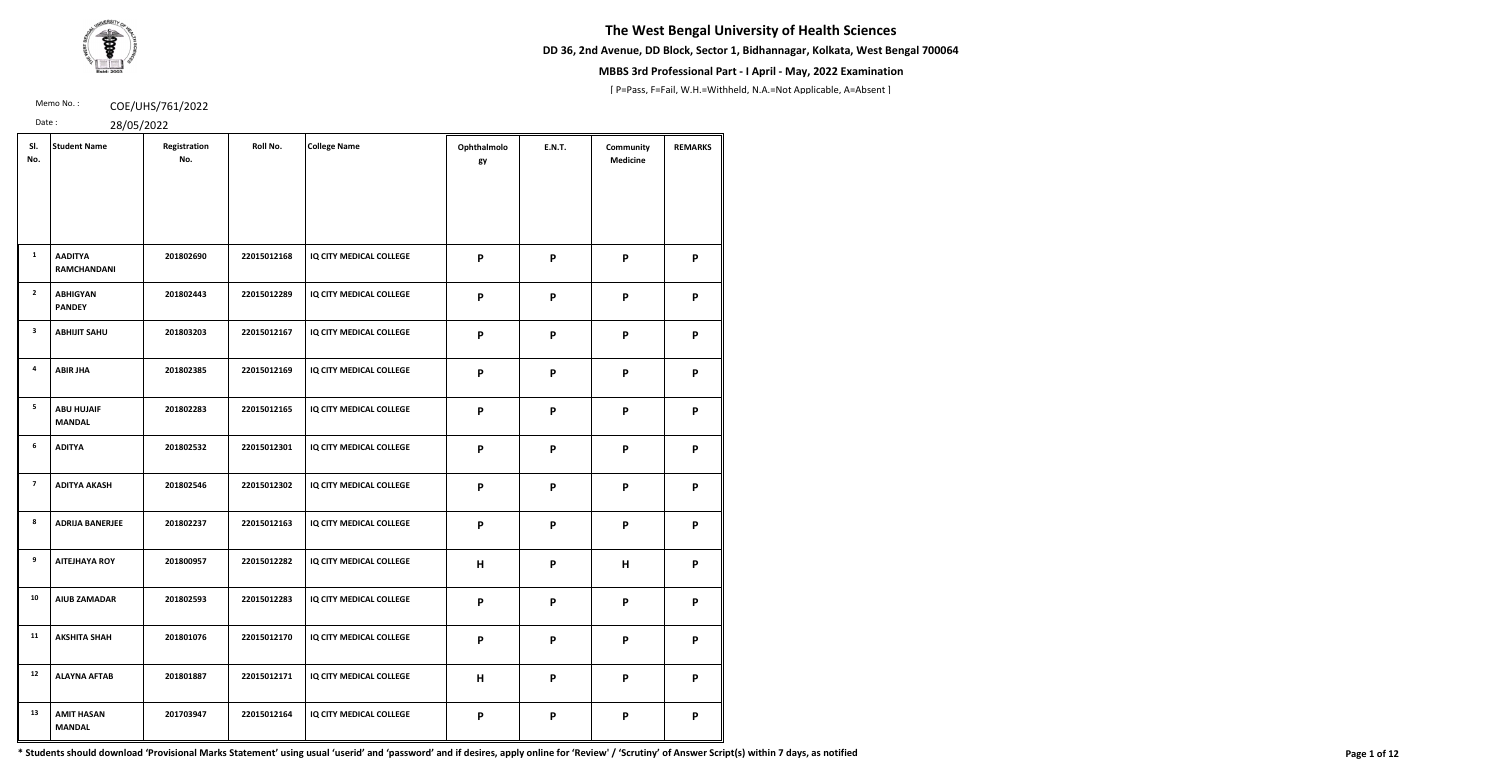**DD 36, 2nd Avenue, DD Block, Sector 1, Bidhannagar, Kolkata, West Bengal 700064**



## **MBBS 3rd Professional Part - I April - May, 2022 Examination**

[ P=Pass, F=Fail, W.H.=Withheld, N.A.=Not Applicable, A=Absent ]

Memo No.: **COE/UHS/761/2022** 

Date : 28/05/2022

| SI.<br>No. | <b>Student Name</b>                 | Registration<br>No. | Roll No.    | <b>College Name</b>     | Ophthalmolo<br>gy | <b>E.N.T.</b>             | Community<br><b>Medicine</b> | <b>REMARKS</b> |
|------------|-------------------------------------|---------------------|-------------|-------------------------|-------------------|---------------------------|------------------------------|----------------|
|            |                                     |                     |             |                         |                   |                           |                              |                |
| 14         | <b>AMRITA</b><br><b>MAHATO</b>      | 201802345           | 22015012162 | IQ CITY MEDICAL COLLEGE | P                 | $\boldsymbol{\mathsf{P}}$ | P                            | P              |
| 15         | <b>ANIRBAN DAS</b>                  | 201802108           | 22015012175 | IQ CITY MEDICAL COLLEGE | P                 | P                         | P                            | P              |
| 16         | <b>ANKAN GHARA</b>                  | 201802807           | 22015012303 | IQ CITY MEDICAL COLLEGE | P                 | $\boldsymbol{\mathsf{P}}$ | P                            | P              |
| 17         | <b>ANKANA KHAN</b>                  | 201801682           | 22015012304 | IQ CITY MEDICAL COLLEGE | P                 | $\mathsf{P}$              | P                            | P              |
| 18         | <b>ANKITA</b><br><b>CHAKRABORTY</b> | 201801846           | 22015012295 | IQ CITY MEDICAL COLLEGE | P                 | $\boldsymbol{\mathsf{P}}$ | P                            | P              |
| 19         | <b>ANUSHKA</b><br><b>SARKAR</b>     | 201802041           | 22015012173 | IQ CITY MEDICAL COLLEGE | P                 | P                         | P                            | P              |
| 20         | <b>ARGHYA DHAL</b>                  | 201802134           | 22015012166 | IQ CITY MEDICAL COLLEGE | P                 | P                         | P                            | P              |
| 21         | <b>ARINDAM</b><br><b>GHOSH</b>      | 201801109           | 22015012184 | IQ CITY MEDICAL COLLEGE | P                 | $\boldsymbol{\mathsf{P}}$ | P                            | P              |
| 22         | <b>ARINDAM</b><br><b>PATTANAYAK</b> | 230520162017        | 22015012185 | IQ CITY MEDICAL COLLEGE | P                 | P                         | P                            | P              |
| 23         | <b>ARITRA MONDAL</b>                | 201700473           | 22015012177 | IQ CITY MEDICAL COLLEGE | P                 | $\boldsymbol{\mathsf{P}}$ | P                            | P              |
| 24         | <b>ARJAMA BERA</b>                  | 201802305           | 22015012178 | IQ CITY MEDICAL COLLEGE | P                 | $\boldsymbol{\mathsf{P}}$ | P                            | P              |
| 25         | <b>ARKABRATA</b><br><b>MAJUMDER</b> | 201802167           | 22015012156 | IQ CITY MEDICAL COLLEGE | H                 | $\boldsymbol{\mathsf{P}}$ | $\mathsf{P}$                 | P              |
| 26         | <b>ARNAB GHOSH</b>                  | 201802129           | 22015012161 | IQ CITY MEDICAL COLLEGE | P                 | P                         | P                            | P              |

\* Students should download 'Provisional Marks Statement' using usual 'userid' and 'password' and if desires, apply online for 'Review' / 'Scrutiny' of Answer Script(s) within 7 days, as notified Page 2 of 12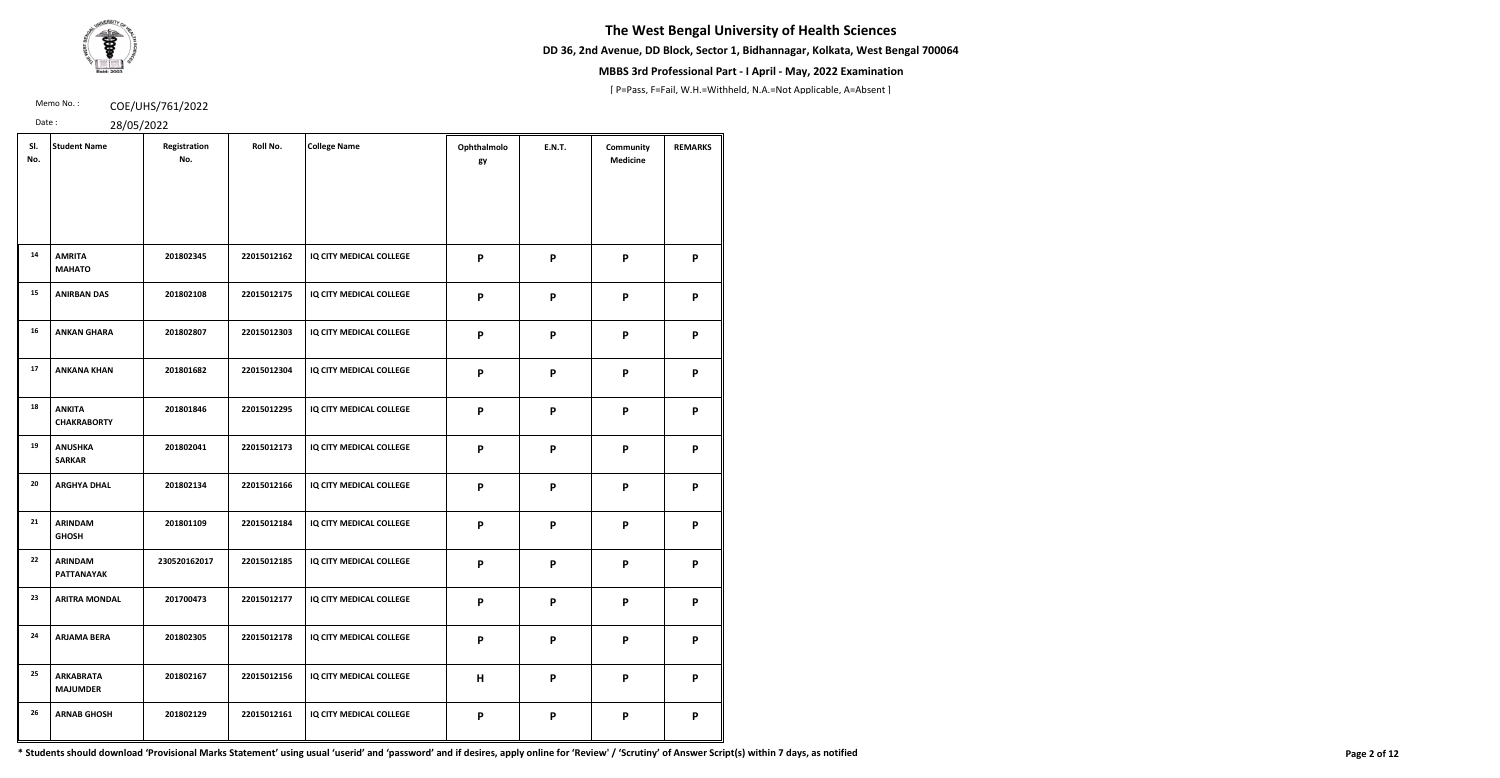**DD 36, 2nd Avenue, DD Block, Sector 1, Bidhannagar, Kolkata, West Bengal 700064**



## **MBBS 3rd Professional Part - I April - May, 2022 Examination**

[ P=Pass, F=Fail, W.H.=Withheld, N.A.=Not Applicable, A=Absent ]

Memo No.: **COE/UHS/761/2022** 

Date : 28/05/2022

| SI.<br>No. | <b>Student Name</b>                   | Registration<br>No. | Roll No.    | <b>College Name</b>     | Ophthalmolo<br>gy | <b>E.N.T.</b>             | Community<br><b>Medicine</b> | <b>REMARKS</b> |
|------------|---------------------------------------|---------------------|-------------|-------------------------|-------------------|---------------------------|------------------------------|----------------|
| 27         |                                       |                     |             |                         |                   |                           |                              |                |
|            | <b>ASHISH ARORA</b>                   | 201802751           | 22015012187 | IQ CITY MEDICAL COLLEGE | P                 | P                         | P                            | P              |
| 28         | <b>ASIF HYDER</b><br><b>CHOWDHURY</b> | 201802061           | 22015012180 | IQ CITY MEDICAL COLLEGE | P                 | P                         | P                            | P              |
| 29         | <b>AVISHEK KUMAR</b><br><b>SINGH</b>  | 201802066           | 22015012174 | IQ CITY MEDICAL COLLEGE | P                 | $\boldsymbol{\mathsf{P}}$ | P                            | P              |
| 30         | <b>AYAN RAHAMAN</b><br><b>BISWAS</b>  | 201801873           | 22015012172 | IQ CITY MEDICAL COLLEGE | P                 | $\boldsymbol{\mathsf{P}}$ | P                            | P              |
| 31         | <b>AYNDRILA</b><br><b>CHATTERJEE</b>  | 201801427           | 22015012176 | IQ CITY MEDICAL COLLEGE | H                 | P                         | P                            | P              |
| 32         | <b>AYUSH SHUKLA</b>                   | 201801090           | 22015012192 | IQ CITY MEDICAL COLLEGE | P                 | P                         | P                            | P              |
| 33         | <b>AZMAL HOSSAIN</b>                  | 201801900           | 22015012193 | IQ CITY MEDICAL COLLEGE | P                 | $\boldsymbol{\mathsf{P}}$ | Н                            | P              |
| 34         | <b>BHAVINI PRIYA</b>                  | 201802039           | 22015012182 | IQ CITY MEDICAL COLLEGE | P                 | P                         | P                            | P              |
| 35         | <b>BIDIPTA PAL</b>                    | 201802121           | 22015012183 | IQ CITY MEDICAL COLLEGE | P                 | P                         | H                            | P              |
| 36         | <b>BISAKH SAHA</b>                    | 201704206           | 22015012157 | IQ CITY MEDICAL COLLEGE | P                 | P                         | P                            | P              |
| 37         | <b>CHAMELI</b><br><b>BHOWMIK</b>      | 201802306           | 22015012290 | IQ CITY MEDICAL COLLEGE | P                 | P                         | P                            | P              |
| 38         | <b>CHANDRACHUR</b><br><b>BANERJEE</b> | 201802790           | 22015012291 | IQ CITY MEDICAL COLLEGE | N.E.              | N.E.                      | P                            |                |
| 39         | <b>CHANDRANI</b><br><b>MUKHERJEE</b>  | 201802413           | 22015012194 | IQ CITY MEDICAL COLLEGE | P                 | P                         | P                            | P              |

\* Students should download 'Provisional Marks Statement' using usual 'userid' and 'password' and if desires, apply online for 'Review' / 'Scrutiny' of Answer Script(s) within 7 days, as notified Page 3 of 12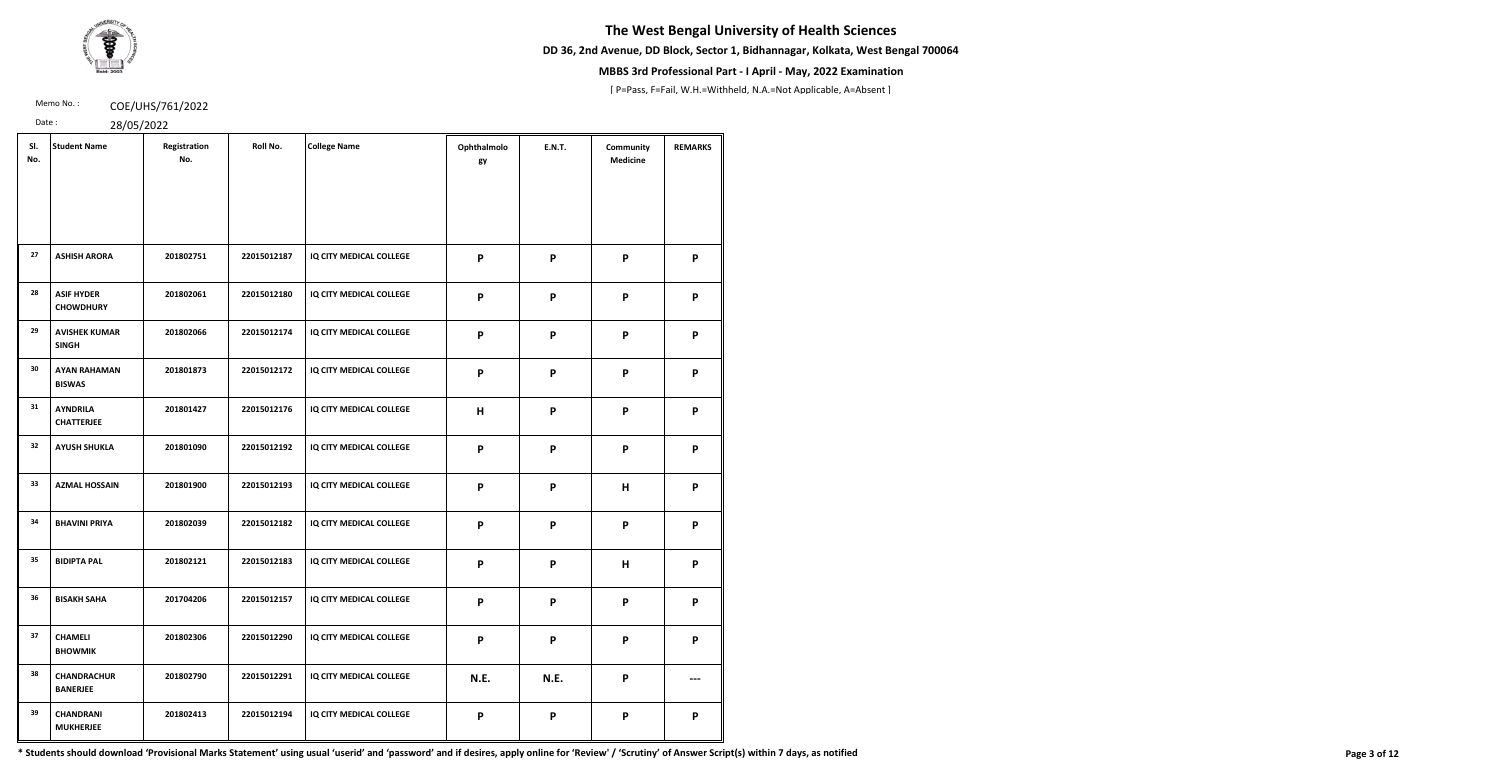**DD 36, 2nd Avenue, DD Block, Sector 1, Bidhannagar, Kolkata, West Bengal 700064**



## **MBBS 3rd Professional Part - I April - May, 2022 Examination**

[ P=Pass, F=Fail, W.H.=Withheld, N.A.=Not Applicable, A=Absent ]

Memo No.: **COE/UHS/761/2022** 

Date : 28/05/2022

| SI.<br>No. | <b>Student Name</b>                    | Registration<br>No. | Roll No.    | <b>College Name</b>            | Ophthalmolo<br>gy | <b>E.N.T.</b>             | Community<br><b>Medicine</b> | <b>REMARKS</b> |
|------------|----------------------------------------|---------------------|-------------|--------------------------------|-------------------|---------------------------|------------------------------|----------------|
|            |                                        |                     |             |                                |                   |                           |                              |                |
| 40         | <b>DEBANJANA TAH</b>                   | 201802328           | 22015012186 | IQ CITY MEDICAL COLLEGE        | P                 | P                         | P                            | P              |
| 41         | <b>DEBARGHYA</b><br><b>DUTTA</b>       | 201801391           | 22015012181 | IQ CITY MEDICAL COLLEGE        | P                 | $\boldsymbol{\mathsf{P}}$ | P                            | P              |
| 42         | <b>DEBDOOT RAY</b><br><b>CHAUDHURI</b> | 201801967           | 22015012179 | IQ CITY MEDICAL COLLEGE        | P                 | P                         | P                            | P              |
| 43         | <b>DEBOPRIYO ROY</b>                   | 201801666           | 22015012294 | IQ CITY MEDICAL COLLEGE        | P                 | F                         | P                            | F              |
| 44         | <b>DEVASHISH SEN</b>                   | 277820142015        | 22015012191 | IQ CITY MEDICAL COLLEGE        | P                 | P                         | P                            | P              |
| 45         | <b>DHRUV YOGI</b>                      | 201802819           | 22015012190 | IQ CITY MEDICAL COLLEGE        | P                 | P                         | P                            | P              |
| 46         | <b>DIKILA LAMA</b>                     | 201801038           | 22015012189 | IQ CITY MEDICAL COLLEGE        | P                 | $\mathsf{P}$              | P                            | P              |
| 47         | <b>DIPANNITA</b><br><b>MUKHERJEE</b>   | 201801877           | 22015012188 | <b>IQ CITY MEDICAL COLLEGE</b> | P                 | P                         | P                            | P              |
| 48         | <b>ESHITA ROY</b>                      | 201801948           | 22015012195 | IQ CITY MEDICAL COLLEGE        | P                 | P                         | P                            | P              |
| 49         | <b>FARHAAN</b><br><b>ANWAR</b>         | 201802190           | 22015012297 | IQ CITY MEDICAL COLLEGE        | P                 | P                         | P                            | P              |
| 50         | <b>FIROJ BISWAS</b>                    | 201802109           | 22015012300 | IQ CITY MEDICAL COLLEGE        | P                 | P                         | P                            | P              |
| 51         | <b>IPSHITA</b><br><b>CHOWDHURY</b>     | 201800856           | 22015012198 | IQ CITY MEDICAL COLLEGE        | P                 | P                         | P                            | P              |
| 52         | <b>IVANA</b><br><b>SAMADDER</b>        | 201802706           | 22015012292 | IQ CITY MEDICAL COLLEGE        | P                 | P                         | P                            | P              |

\* Students should download 'Provisional Marks Statement' using usual 'userid' and 'password' and if desires, apply online for 'Review' / 'Scrutiny' of Answer Script(s) within 7 days, as notified Page 4 of 12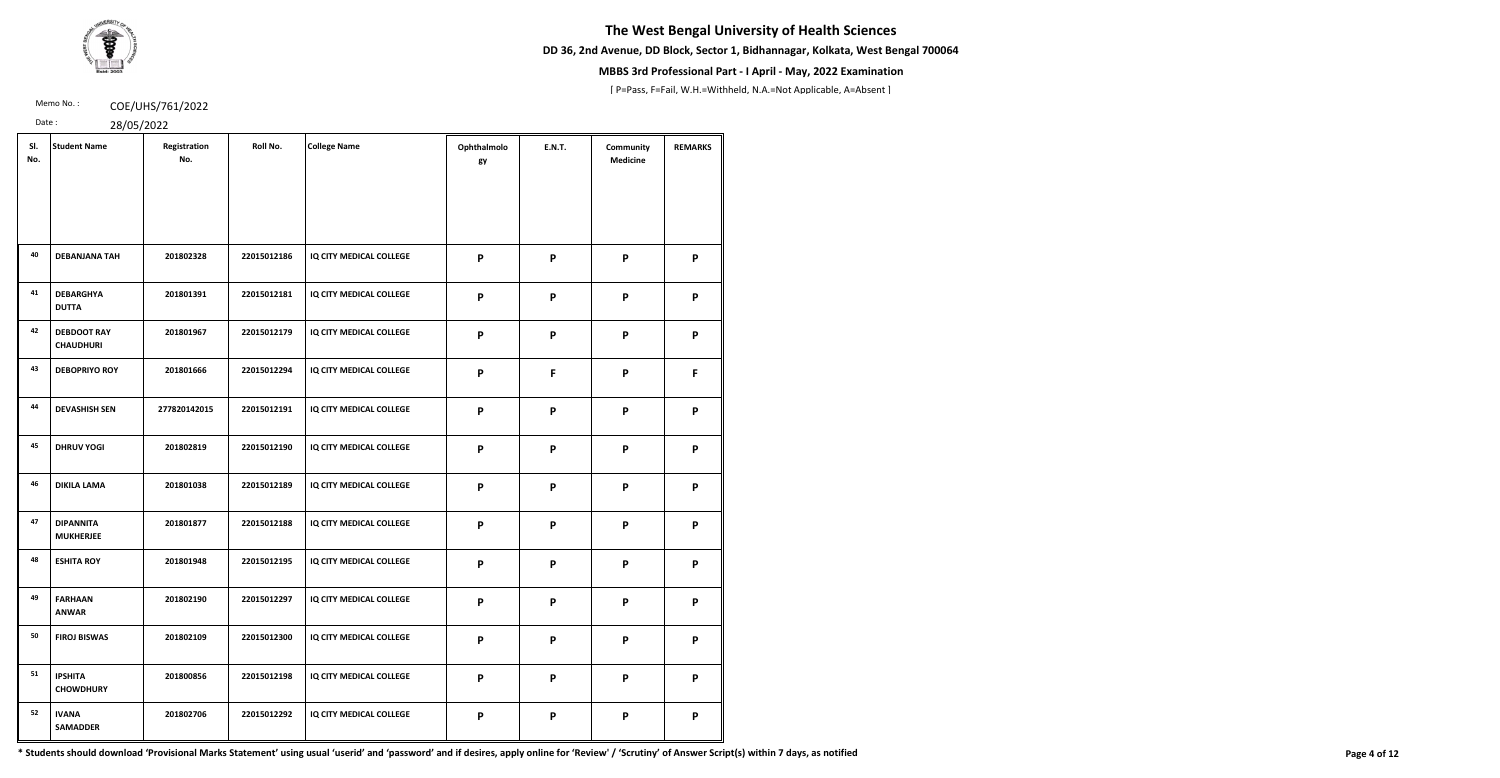**DD 36, 2nd Avenue, DD Block, Sector 1, Bidhannagar, Kolkata, West Bengal 700064**



## **MBBS 3rd Professional Part - I April - May, 2022 Examination**

[ P=Pass, F=Fail, W.H.=Withheld, N.A.=Not Applicable, A=Absent ]

Memo No.: **COE/UHS/761/2022** 

Date : 28/05/2022

| SI.<br>No. | <b>Student Name</b>                      | Registration<br>No. | Roll No.    | <b>College Name</b>     | Ophthalmolo<br>gy | <b>E.N.T.</b> | Community<br><b>Medicine</b> | <b>REMARKS</b> |
|------------|------------------------------------------|---------------------|-------------|-------------------------|-------------------|---------------|------------------------------|----------------|
|            |                                          |                     |             |                         |                   |               |                              |                |
| 53         | <b>JAHID HASAN</b>                       | 201802253           | 22015012293 | IQ CITY MEDICAL COLLEGE | P                 | P             | P                            | P              |
| 54         | <b>KALPITA SARKAR</b>                    | 201801213           | 22015012205 | IQ CITY MEDICAL COLLEGE | P                 | P             | P                            | P              |
| 55         | <b>KASHISH</b><br><b>AGARWAL</b>         | 201802544           | 22015012202 | IQ CITY MEDICAL COLLEGE | P                 | P             | P                            | P              |
| 56         | <b>KOUSHIKI</b><br><b>SENGUPTA</b>       | 201802477           | 22015012296 | IQ CITY MEDICAL COLLEGE | P                 | P             | P                            | P              |
| 57         | <b>KUSHAGRA VATS</b>                     | 201802755           | 22015012211 | IQ CITY MEDICAL COLLEGE | P                 | P             | P                            | P              |
| 58         | <b>LOPAMUDRA</b><br><b>BHATTACHARYYA</b> | 201801013           | 22015012206 | IQ CITY MEDICAL COLLEGE | P                 | $\mathsf{P}$  | P                            | P              |
| 59         | <b>MADHURIMA</b><br><b>PATRA</b>         | 201801691           | 22015012203 | IQ CITY MEDICAL COLLEGE | P                 | $\mathsf{P}$  | P                            | P              |
| 60         | <b>MAHAFIZUR</b><br><b>RAHAMAN</b>       | 201801403           | 22015012200 | IQ CITY MEDICAL COLLEGE | P                 | P             | P                            | P              |
| 61         | <b>MAINAB</b><br><b>DEBNATH</b>          | 201800842           | 22015012199 | IQ CITY MEDICAL COLLEGE | P                 | P             | P                            | P              |
| 62         | <b>MALABOTI</b><br><b>HEMBRAM</b>        | 201801216           | 22015012196 | IQ CITY MEDICAL COLLEGE | P                 | P             | P                            | P              |
| 63         | <b>MALISHA</b><br><b>CHOUDHURI</b>       | 201801829           | 22015012197 | IQ CITY MEDICAL COLLEGE | H                 | H             | H                            | P              |
| 64         | <b>MAURYA GUHA</b>                       | 201801579           | 22015012212 | IQ CITY MEDICAL COLLEGE | P                 | P             | P                            | P              |
| 65         | <b>MAYUKH PAUL</b>                       | 201802017           | 22015012208 | IQ CITY MEDICAL COLLEGE | P                 | P             | P                            | P              |

\* Students should download 'Provisional Marks Statement' using usual 'userid' and 'password' and if desires, apply online for 'Review' / 'Scrutiny' of Answer Script(s) within 7 days, as notified Page 5 of 12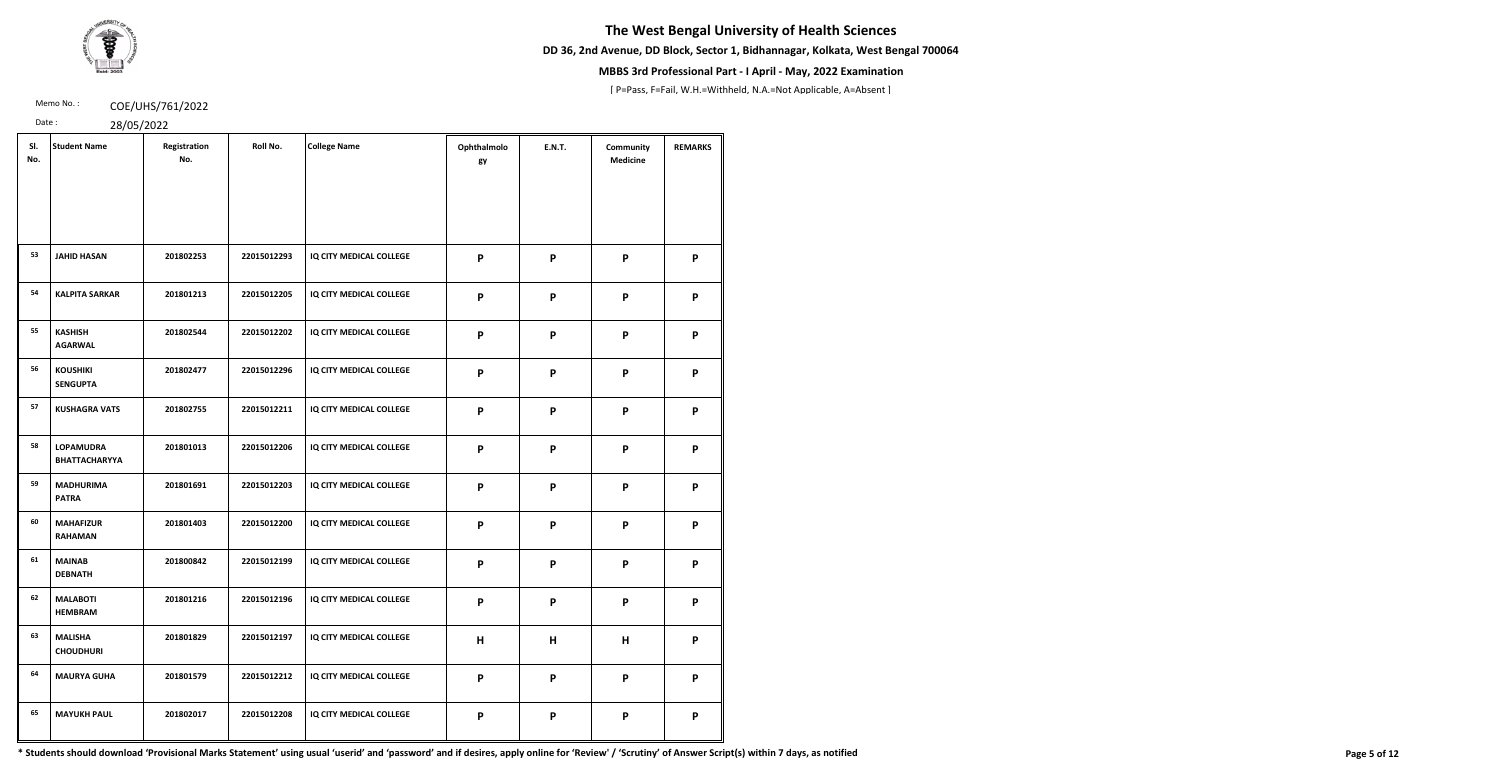**DD 36, 2nd Avenue, DD Block, Sector 1, Bidhannagar, Kolkata, West Bengal 700064**



## **MBBS 3rd Professional Part - I April - May, 2022 Examination**

[ P=Pass, F=Fail, W.H.=Withheld, N.A.=Not Applicable, A=Absent ]

Memo No.: **COE/UHS/761/2022** 

Date : 28/05/2022

| SI.<br>No. | <b>Student Name</b>                 | Registration<br>No. | Roll No.    | <b>College Name</b>     | Ophthalmolo<br>gy | <b>E.N.T.</b>             | Community<br><b>Medicine</b> | <b>REMARKS</b> |
|------------|-------------------------------------|---------------------|-------------|-------------------------|-------------------|---------------------------|------------------------------|----------------|
|            |                                     |                     |             |                         |                   |                           |                              |                |
| 66         | <b>MD AINUL</b><br><b>HOSSAIN</b>   | 201802526           | 22015012209 | IQ CITY MEDICAL COLLEGE | P                 | P                         | P                            | P              |
| 67         | <b>MD RAMJAN ALI</b>                | 201802444           | 22015012201 | IQ CITY MEDICAL COLLEGE | P                 | P                         | P                            | P              |
| 68         | <b>MD SABIR ALI</b>                 | 201802035           | 22015012284 | IQ CITY MEDICAL COLLEGE | P                 | P                         | P                            | P              |
| 69         | <b>MD SINARUL</b><br><b>ISLAM</b>   | 201801845           | 22015012204 | IQ CITY MEDICAL COLLEGE | P                 | $\boldsymbol{\mathsf{P}}$ | P                            | P              |
| 70         | <b>MILLAN</b><br><b>KHANDELWAL</b>  | 201802522           | 22015012214 | IQ CITY MEDICAL COLLEGE | P                 | $\boldsymbol{\mathsf{P}}$ | H                            | P              |
| 71         | <b>NEHA BHARTI</b>                  | 201802307           | 22015012207 | IQ CITY MEDICAL COLLEGE | P                 | P                         | P                            | P              |
| 72         | <b>NESIM AKHTAR</b>                 | 201801049           | 22015012210 | IQ CITY MEDICAL COLLEGE | P                 | P                         | P                            | P              |
| 73         | <b>NILADDIT SAHA</b>                | 201802503           | 22015012227 | IQ CITY MEDICAL COLLEGE | P                 | P                         | P                            | P              |
| 74         | <b>NILADRI</b><br><b>MANDAL</b>     | 201801342           | 22015012228 | IQ CITY MEDICAL COLLEGE | P                 | P                         | P                            | P              |
| 75         | <b>NILAJ BANERJEE</b>               | 201802118           | 22015012229 | IQ CITY MEDICAL COLLEGE | P                 | P                         | P                            | P              |
| 76         | <b>NIMISHA BISWAS</b>               | 201803241           | 22015012233 | IQ CITY MEDICAL COLLEGE | P                 | P                         | P                            | P              |
| 77         | <b>NIRAJONA</b><br><b>CHOUDHURI</b> | 201801942           | 22015012234 | IQ CITY MEDICAL COLLEGE | P                 | P                         | P                            | P              |
| 78         | <b>NUR ALAM ALI</b>                 | 201801467           | 22015012217 | IQ CITY MEDICAL COLLEGE | P                 | P                         | P                            | P              |

\* Students should download 'Provisional Marks Statement' using usual 'userid' and 'password' and if desires, apply online for 'Review' / 'Scrutiny' of Answer Script(s) within 7 days, as notified Page 6 of 12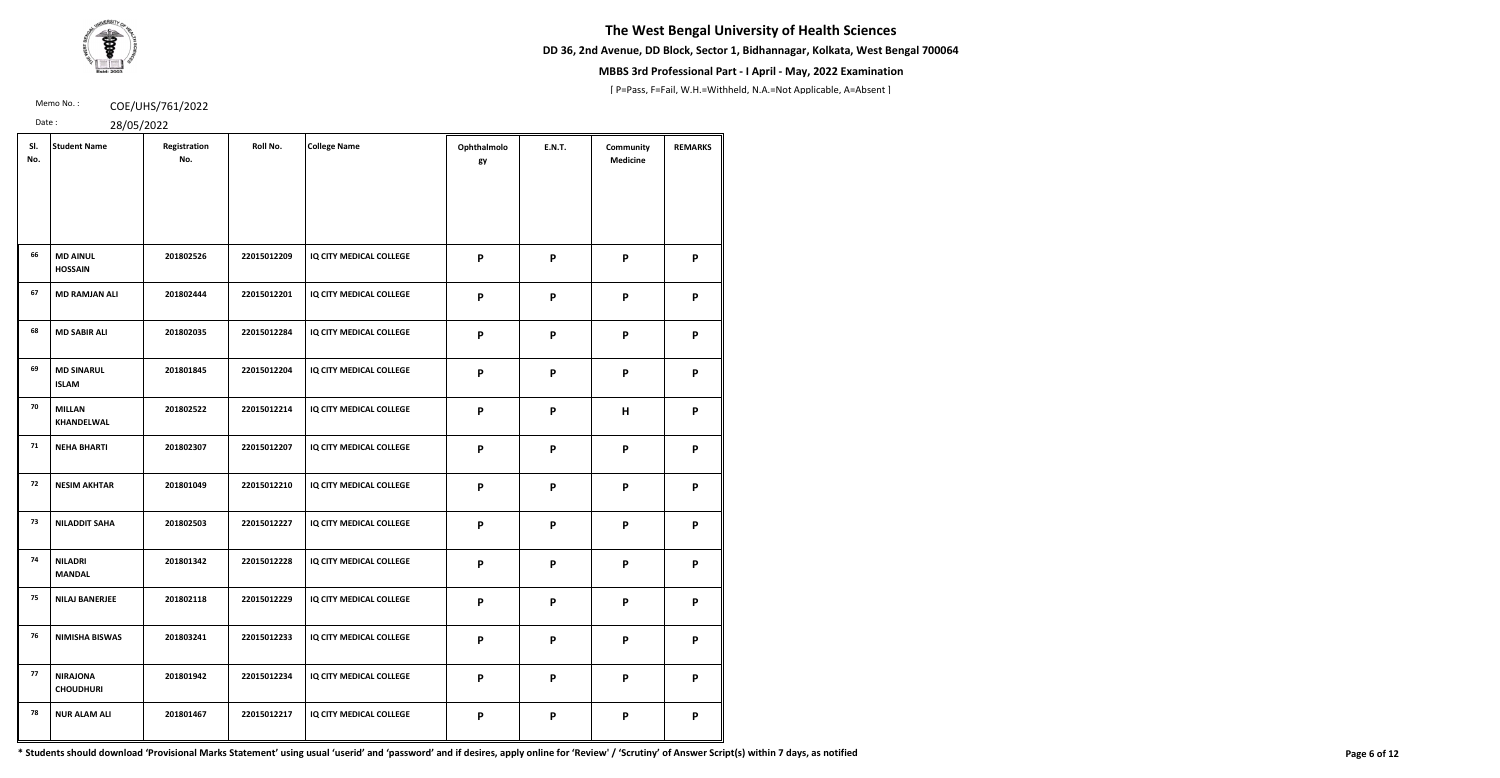**DD 36, 2nd Avenue, DD Block, Sector 1, Bidhannagar, Kolkata, West Bengal 700064**



## **MBBS 3rd Professional Part - I April - May, 2022 Examination**

[ P=Pass, F=Fail, W.H.=Withheld, N.A.=Not Applicable, A=Absent ]

Memo No.: **COE/UHS/761/2022** 

| ٠       |  | ว |
|---------|--|---|
| $\cdot$ |  |   |

| SI.<br>No. | <b>Student Name</b>                   | Registration<br>No. | Roll No.    | <b>College Name</b>     | Ophthalmolo<br>gy | <b>E.N.T.</b>             | Community<br><b>Medicine</b> | <b>REMARKS</b> |
|------------|---------------------------------------|---------------------|-------------|-------------------------|-------------------|---------------------------|------------------------------|----------------|
| 79         | <b>OBAIDULLAH</b>                     | 201801839           | 22015012218 | IQ CITY MEDICAL COLLEGE | P                 | $\boldsymbol{\mathsf{P}}$ | P                            | P              |
|            | <b>SAMIM</b>                          |                     |             |                         |                   |                           |                              |                |
| 80         | <b>ONOUSHKA</b><br><b>GHOSH</b>       | 201802251           | 22015012216 | IQ CITY MEDICAL COLLEGE | P                 | P                         | P                            | P              |
| 81         | <b>PARIDHI SABOO</b>                  | 201802068           | 22015012213 | IQ CITY MEDICAL COLLEGE | P                 | $\boldsymbol{\mathsf{P}}$ | P                            | P              |
| 82         | <b>PARTHA PRATIM</b><br><b>SARDAR</b> | 435220162017        | 22015012215 | IQ CITY MEDICAL COLLEGE | P                 | P                         | P                            | P              |
| 83         | PINKI MAJI                            | 201801203           | 22015012232 | IQ CITY MEDICAL COLLEGE | P                 | $\boldsymbol{\mathsf{P}}$ | P                            | P              |
| 84         | POOJA TANWAR                          | 201802627           | 22015012230 | IQ CITY MEDICAL COLLEGE | H                 | P                         | P                            | P              |
| 85         | <b>POULAMI</b><br><b>KHATUA</b>       | 201801243           | 22015012231 | IQ CITY MEDICAL COLLEGE | P                 | P                         | P                            | P              |
| 86         | <b>PRANATI OJHA</b>                   | 201801693           | 22015012219 | IQ CITY MEDICAL COLLEGE | P                 | $\boldsymbol{\mathsf{P}}$ | P                            | P              |
| 87         | <b>PRANJALA SHAW</b>                  | 201802149           | 22015012220 | IQ CITY MEDICAL COLLEGE | P                 | $\boldsymbol{\mathsf{P}}$ | P                            | P              |
| 88         | <b>PRITHWI</b><br><b>BANERJEE</b>     | 201801908           | 22015012237 | IQ CITY MEDICAL COLLEGE | P                 | $\mathsf{P}$              | P                            | P              |
| 89         | PRITHWIRAJ ROY                        | 201802732           | 22015012238 | IQ CITY MEDICAL COLLEGE | P                 | F                         | P                            | F              |
| 90         | <b>PRIYA SHREE</b>                    | 201802272           | 22015012239 | IQ CITY MEDICAL COLLEGE | P                 | $\boldsymbol{\mathsf{P}}$ | $\boldsymbol{\mathsf{P}}$    | P              |
| 91         | <b>PULASTYA</b><br><b>KUNDU</b>       | 201802523           | 22015012222 | IQ CITY MEDICAL COLLEGE | P                 | P                         | P                            | P              |

\* Students should download 'Provisional Marks Statement' using usual 'userid' and 'password' and if desires, apply online for 'Review' / 'Scrutiny' of Answer Script(s) within 7 days, as notified Page 7 of 12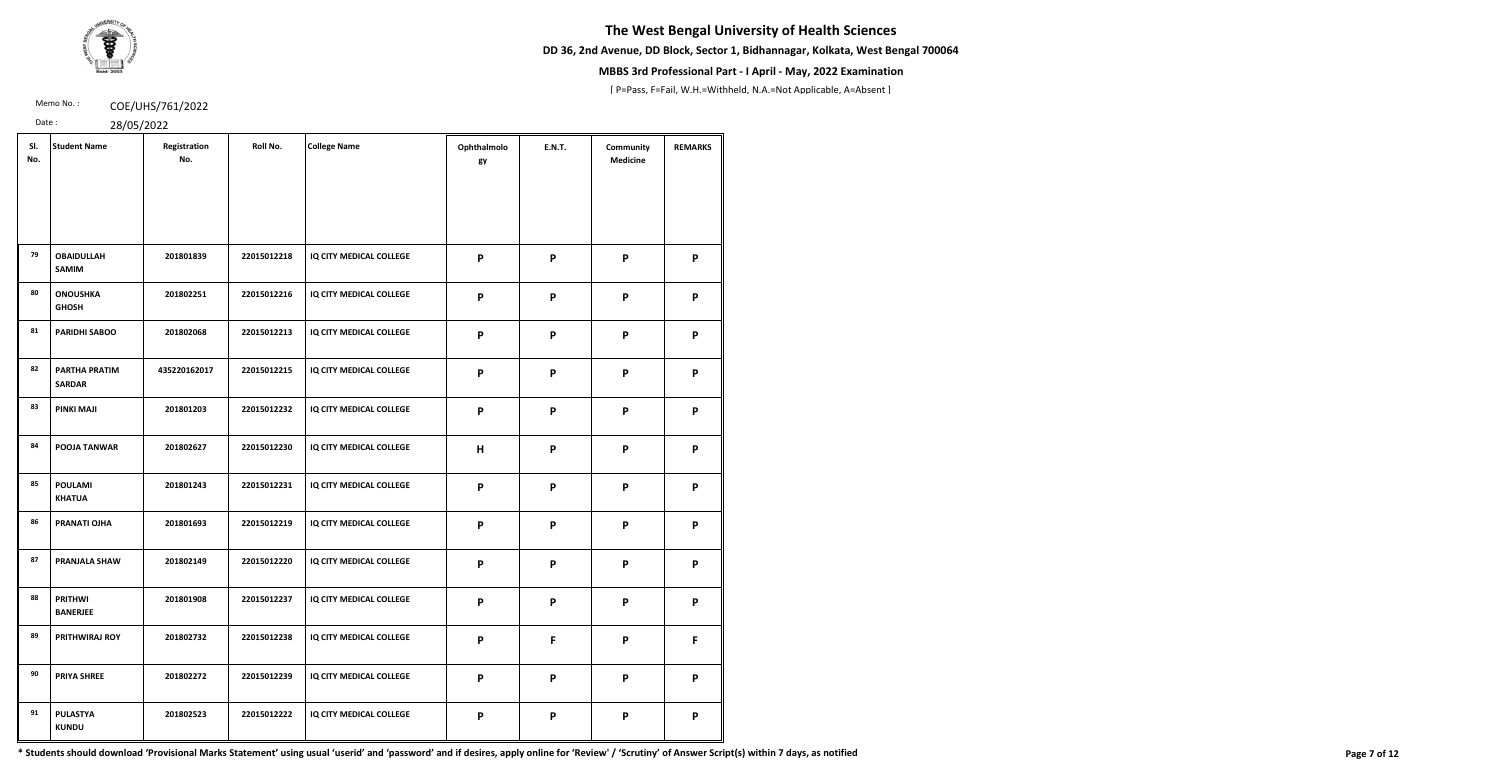**DD 36, 2nd Avenue, DD Block, Sector 1, Bidhannagar, Kolkata, West Bengal 700064**



## **MBBS 3rd Professional Part - I April - May, 2022 Examination**

[ P=Pass, F=Fail, W.H.=Withheld, N.A.=Not Applicable, A=Absent ]

Memo No.: **COE/UHS/761/2022** 

Date : 28/05/2022

| SI.<br>No. | <b>Student Name</b>                    | Registration<br>No. | Roll No.    | <b>College Name</b>     | Ophthalmolo<br>gy         | <b>E.N.T.</b>             | Community<br><b>Medicine</b> | <b>REMARKS</b> |
|------------|----------------------------------------|---------------------|-------------|-------------------------|---------------------------|---------------------------|------------------------------|----------------|
| 92         | <b>PURNIMA</b><br><b>KUMARI PRASAD</b> | 201802506           | 22015012223 | IQ CITY MEDICAL COLLEGE | P                         | $\boldsymbol{\mathsf{P}}$ | P                            | P              |
| 93         | <b>RAGINI BANERJEE</b>                 | 201803253           | 22015012221 | IQ CITY MEDICAL COLLEGE | P                         | $\boldsymbol{\mathsf{P}}$ | P                            | P              |
| 94         | <b>RAHUL MALLICK</b>                   | 201800851           | 22015012226 | IQ CITY MEDICAL COLLEGE | P                         | $\boldsymbol{\mathsf{P}}$ | P                            | P              |
| 95         | <b>RAJIB</b><br><b>MUKHERJEE</b>       | 201802054           | 22015012240 | IQ CITY MEDICAL COLLEGE | P                         | P                         | P                            | P              |
| 96         | <b>RAVI KUMAR</b>                      | 276420152016        | 22015012235 | IQ CITY MEDICAL COLLEGE | F                         | F                         | P                            | F.             |
| 97         | <b>RIKHIA</b><br><b>BHATTACHARYYA</b>  | 201802106           | 22015012251 | IQ CITY MEDICAL COLLEGE | P                         | H                         | P                            | P              |
| 98         | <b>RITWIK MAISHAL</b>                  | 201802389           | 22015012236 | IQ CITY MEDICAL COLLEGE | P                         | $\boldsymbol{\mathsf{P}}$ | P                            | P              |
| 99         | <b>SABIR ALI</b>                       | 201802137           | 22015012248 | IQ CITY MEDICAL COLLEGE | P                         | $\boldsymbol{\mathsf{P}}$ | P                            | P              |
| 100        | <b>SACHI GUPTA</b>                     | 201802784           | 22015012244 | IQ CITY MEDICAL COLLEGE | P                         | $\boldsymbol{\mathsf{P}}$ | P                            | P              |
| 101        | <b>SADANA ZAFER</b>                    | 201802143           | 22015012245 | IQ CITY MEDICAL COLLEGE | H                         | H                         | H                            | P              |
| 102        | <b>SAHELI PAL</b>                      | 284920142015        | 22015052241 | IQ CITY MEDICAL COLLEGE | F                         | $\boldsymbol{\mathsf{P}}$ | N.A.                         |                |
| 103        | <b>SAMPURNAA</b><br><b>MONDAL</b>      | 201801096           | 22015012252 | IQ CITY MEDICAL COLLEGE | P                         | H                         | P                            | P              |
| 104        | <b>SAMSUN NEHAR</b>                    | 201802112           | 22015012249 | IQ CITY MEDICAL COLLEGE | $\boldsymbol{\mathsf{P}}$ | H                         | P                            | P              |

\* Students should download 'Provisional Marks Statement' using usual 'userid' and 'password' and if desires, apply online for 'Review' / 'Scrutiny' of Answer Script(s) within 7 days, as notified Page 8 of 12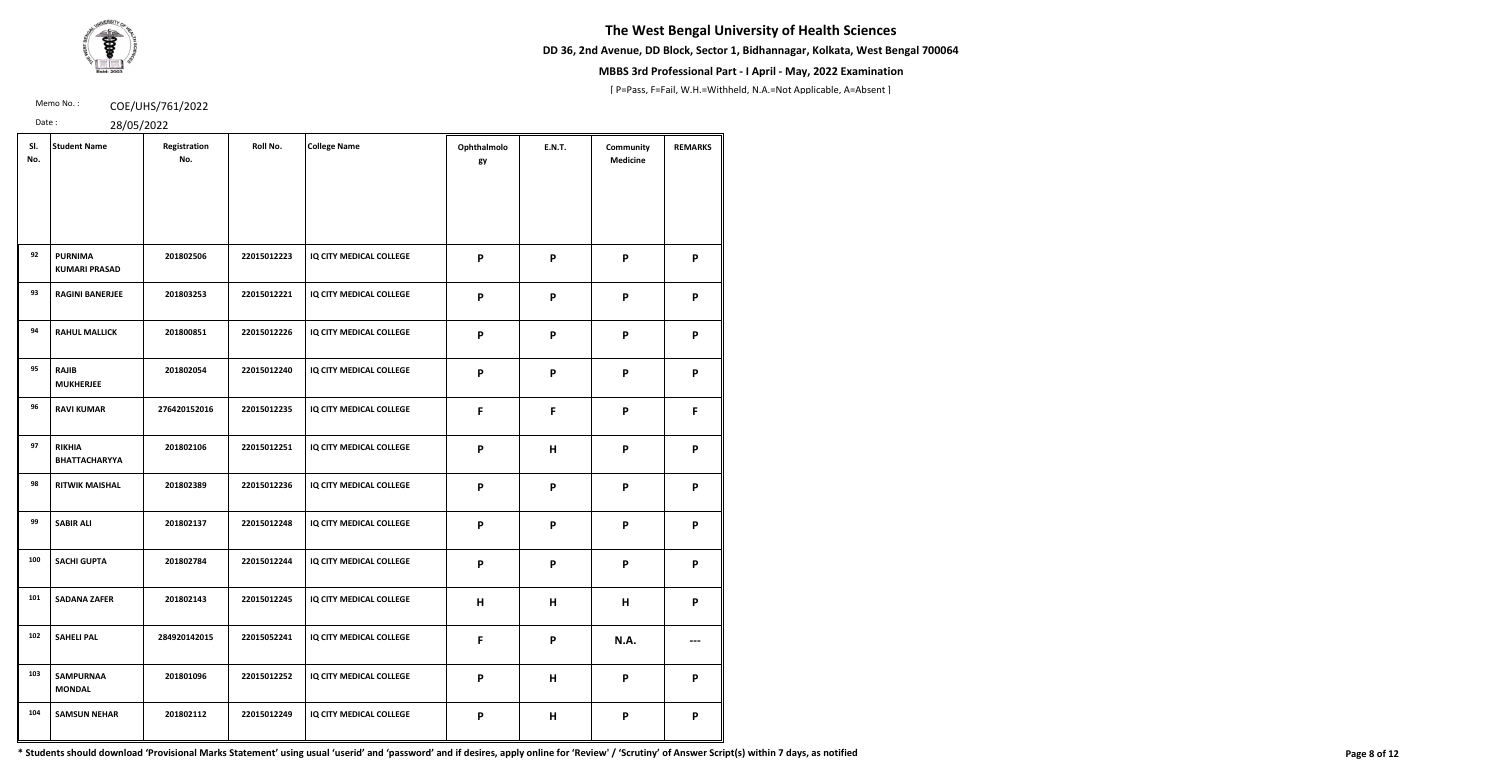**DD 36, 2nd Avenue, DD Block, Sector 1, Bidhannagar, Kolkata, West Bengal 700064**



## **MBBS 3rd Professional Part - I April - May, 2022 Examination**

[ P=Pass, F=Fail, W.H.=Withheld, N.A.=Not Applicable, A=Absent ]

Memo No.: **COE/UHS/761/2022** 

Date : 28/05/2022

| SI.<br>No. | <b>Student Name</b>                       | Registration<br>No. | Roll No.    | <b>College Name</b>     | Ophthalmolo<br>gy | <b>E.N.T.</b>             | Community<br><b>Medicine</b> | <b>REMARKS</b> |
|------------|-------------------------------------------|---------------------|-------------|-------------------------|-------------------|---------------------------|------------------------------|----------------|
|            |                                           |                     |             |                         |                   |                           |                              |                |
| 105        | <b>SANDEEPAN</b><br><b>SAHA</b>           | 201801270           | 22015012250 | IQ CITY MEDICAL COLLEGE | H                 | H                         | P                            | P              |
| 106        | <b>SANJIDA KHATUN</b>                     | 201801145           | 22015012243 | IQ CITY MEDICAL COLLEGE | P                 | P                         | P                            | P              |
| 107        | <b>SANKHA SUBHRA</b><br><b>SAHA</b>       | 201801326           | 22015012242 | IQ CITY MEDICAL COLLEGE | P                 | P                         | P                            | P              |
| 108        | <b>SAPTARSHI</b><br><b>MAJUMDAR</b>       | 201802278           | 22015012246 | IQ CITY MEDICAL COLLEGE | P                 | $\boldsymbol{\mathsf{P}}$ | P                            | P              |
| 109        | <b>SAURABH</b><br><b>BISWAS</b>           | 201802573           | 22015012253 | IQ CITY MEDICAL COLLEGE | P                 | $\mathsf{P}$              | P                            | P              |
| 110        | <b>SAYANA DHARA</b>                       | 201801283           | 22015012247 | IQ CITY MEDICAL COLLEGE | H                 | H                         | H                            | P              |
| 111        | <b>SAYNAZ SAHIN</b><br><b>KHATUN</b>      | 201801961           | 22015012261 | IQ CITY MEDICAL COLLEGE | P                 | P                         | P                            | P              |
| 112        | <b>SHABDI CHAUBEY</b>                     | 201802393           | 22015012258 | IQ CITY MEDICAL COLLEGE | H                 | H                         | H                            | P              |
| 113        | <b>SHAFQUAT</b><br><b>SHAISTA</b>         | 201802744           | 22015012259 | IQ CITY MEDICAL COLLEGE | P                 | P                         | P                            | P              |
| 114        | <b>SHAH RIAR</b><br><b>HASAN SUHAG</b>    | 201801124           | 22015012260 | IQ CITY MEDICAL COLLEGE | P                 | P                         | P                            | P              |
| 115        | SHAMOYITA<br><b>CHAUDHURI</b>             | 201802284           | 22015012257 | IQ CITY MEDICAL COLLEGE | H                 | H                         | H                            | P              |
| 116        | <b>SHARANYA</b><br><b>SARKAR</b>          | 201800903           | 22015012256 | IQ CITY MEDICAL COLLEGE | P                 | $\boldsymbol{\mathsf{P}}$ | P                            | P              |
| 117        | <b>SHIVOPRIYA</b><br><b>BHATTACHERJEE</b> | 201801716           | 22015012262 | IQ CITY MEDICAL COLLEGE | H                 | P                         | P                            | P              |

\* Students should download 'Provisional Marks Statement' using usual 'userid' and 'password' and if desires, apply online for 'Review' / 'Scrutiny' of Answer Script(s) within 7 days, as notified Page 9 of 12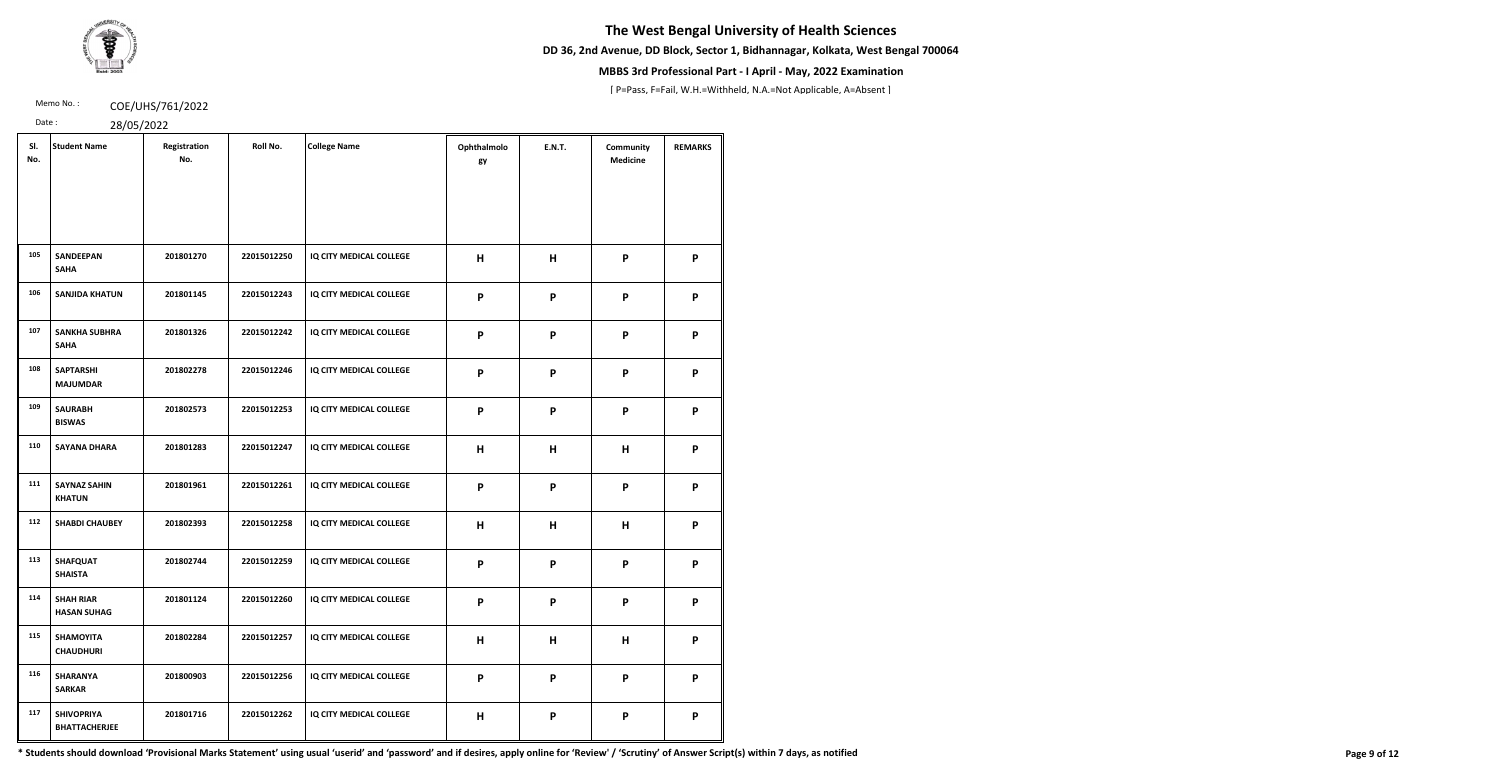**DD 36, 2nd Avenue, DD Block, Sector 1, Bidhannagar, Kolkata, West Bengal 700064**



## **MBBS 3rd Professional Part - I April - May, 2022 Examination**

[ P=Pass, F=Fail, W.H.=Withheld, N.A.=Not Applicable, A=Absent ]

Memo No.: **COE/UHS/761/2022** 

Date : 28/05/2022

| SI.<br>No. | <b>Student Name</b>                   | Registration<br>No. | Roll No.    | <b>College Name</b>     | Ophthalmolo<br>gy | <b>E.N.T.</b> | Community<br><b>Medicine</b> | <b>REMARKS</b> |
|------------|---------------------------------------|---------------------|-------------|-------------------------|-------------------|---------------|------------------------------|----------------|
|            |                                       |                     |             |                         |                   |               |                              |                |
| 118        | <b>SHOMINI DAS</b>                    | 201800891           | 22015012263 | IQ CITY MEDICAL COLLEGE | P                 | P             | P                            | P              |
| 119        | <b>SHREYASI PANJA</b>                 | 201801228           | 22015012158 | IQ CITY MEDICAL COLLEGE | P                 | P             | P                            | P              |
| 120        | <b>SIDDHARTHA</b><br><b>AUDDY</b>     | 201800846           | 22015012266 | IQ CITY MEDICAL COLLEGE | H                 | P             | P                            | P              |
| 121        | <b>SIDDHARTHA</b><br><b>GHOSH</b>     | 292020142015        | 22015022267 | IQ CITY MEDICAL COLLEGE | N.A.              | P             | F                            |                |
| 122        | <b>SIMRAN</b><br><b>SHARMA</b>        | 201802192           | 22015012268 | IQ CITY MEDICAL COLLEGE | P                 | P             | P                            | P              |
| 123        | <b>SK SHARIKUR</b><br><b>RAHAMAN</b>  | 201800844           | 22015012255 | IQ CITY MEDICAL COLLEGE | P                 | P             | $\boldsymbol{\mathsf{P}}$    | P              |
| 124        | <b>SOHAM MANDAL</b>                   | 201802289           | 22015012281 | IQ CITY MEDICAL COLLEGE | P                 | P             | P                            | P              |
| 125        | <b>SOHAN MAJI</b>                     | 201801029           | 22015012254 | IQ CITY MEDICAL COLLEGE | H                 | Н             | $\boldsymbol{\mathsf{P}}$    | P              |
| 126        | <b>SOUBITRA</b><br><b>CHAKRABORTY</b> | 201802327           | 22015012269 | IQ CITY MEDICAL COLLEGE | P                 | P             | P                            | P              |
| 127        | <b>SOUHARDYA ROY</b>                  | 201801056           | 22015012270 | IQ CITY MEDICAL COLLEGE | P                 | P             | P                            | P              |
| 128        | SOUMALYA<br><b>GHOSH</b>              | 201802519           | 22015012271 | IQ CITY MEDICAL COLLEGE | P                 | P             | P                            | P              |
| 129        | <b>SOUMICK JANA</b>                   | 201802044           | 22015012285 | IQ CITY MEDICAL COLLEGE | P                 | P             | P                            | P              |
| 130        | <b>SOUMILI</b><br><b>MANDAL</b>       | 201801126           | 22015012286 | IQ CITY MEDICAL COLLEGE | P                 | P             | P                            | P              |

\* Students should download 'Provisional Marks Statement' using usual 'userid' and 'password' and if desires, apply online for 'Review' / 'Scrutiny' of Answer Script(s) within 7 days, as notified Page 10 of 12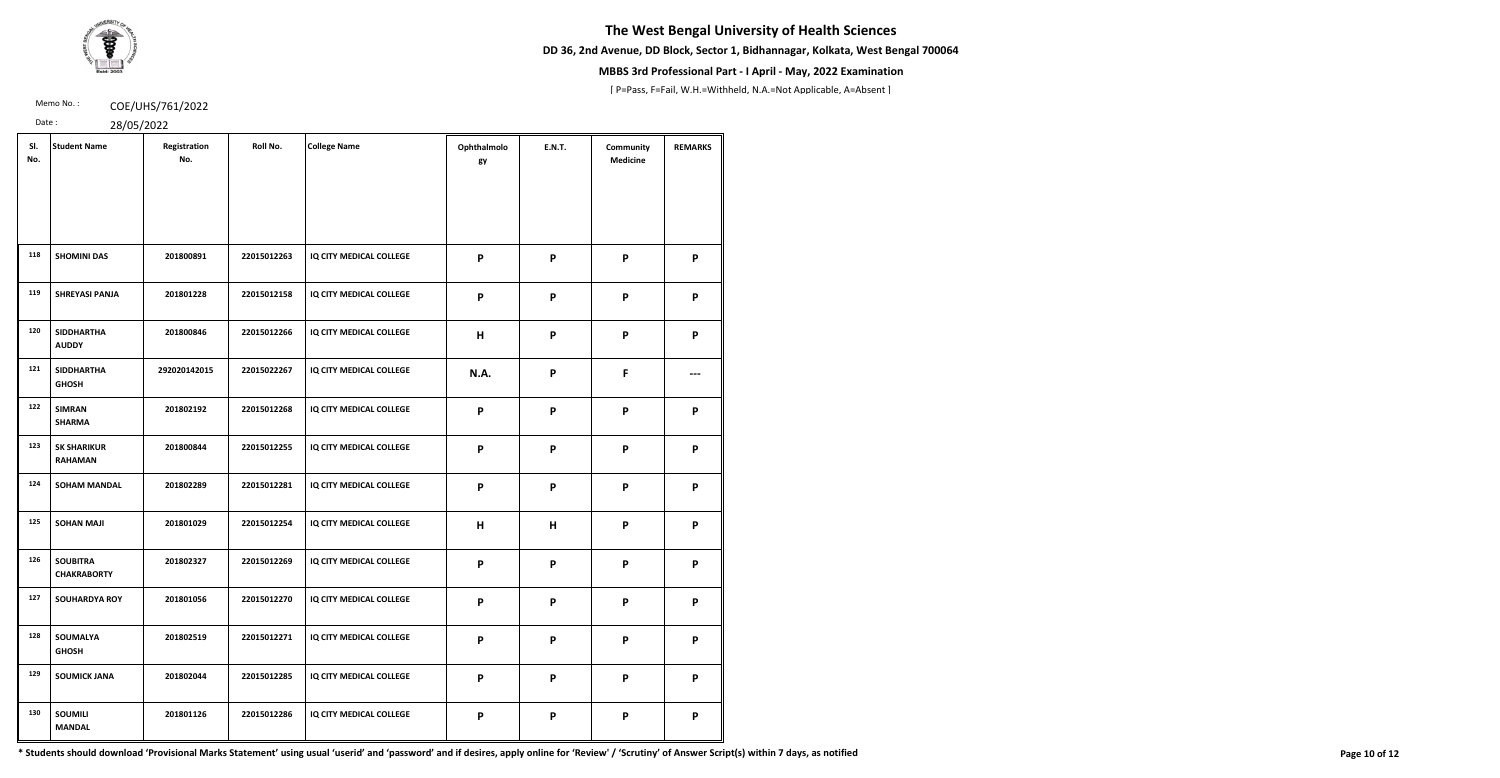**DD 36, 2nd Avenue, DD Block, Sector 1, Bidhannagar, Kolkata, West Bengal 700064**



## **MBBS 3rd Professional Part - I April - May, 2022 Examination**

[ P=Pass, F=Fail, W.H.=Withheld, N.A.=Not Applicable, A=Absent ]

Memo No.: **COE/UHS/761/2022** 

| ٠ |               |  |
|---|---------------|--|
| ٠ | $\mathcal{D}$ |  |

| Date: | 28/05/2022 |
|-------|------------|
|       |            |

| SI.<br>No. | <b>Student Name</b>                    | Registration<br>No. | Roll No.    | <b>College Name</b>     | Ophthalmolo<br>gy | <b>E.N.T.</b>             | Community<br><b>Medicine</b> | <b>REMARKS</b> |
|------------|----------------------------------------|---------------------|-------------|-------------------------|-------------------|---------------------------|------------------------------|----------------|
| 131        | <b>SOURADIP</b><br><b>MALLICK</b>      | 201703196           | 22015012225 | IQ CITY MEDICAL COLLEGE | P                 | $\boldsymbol{\mathsf{P}}$ | $\mathsf{P}$                 | P              |
| 132        | <b>SOURAV</b><br><b>MANDAL</b>         | 201802181           | 22015012298 | IQ CITY MEDICAL COLLEGE | P                 | $\boldsymbol{\mathsf{P}}$ | P                            | P              |
| 133        | <b>SOUVIK GHOSH</b>                    | 201801112           | 22015012272 | IQ CITY MEDICAL COLLEGE | P                 | $\boldsymbol{\mathsf{P}}$ | P                            | P              |
| 134        | <b>SRISHTI PANDEY</b>                  | 201802182           | 22015012273 | IQ CITY MEDICAL COLLEGE | P                 | P                         | P                            | P              |
| 135        | <b>SRISTI MALLICK</b>                  | 292620142015        | 22015012274 | IQ CITY MEDICAL COLLEGE | F                 | F                         | P                            | F              |
| 136        | <b>SUBHRAJIT</b><br><b>BISWAS</b>      | 201801057           | 22015012160 | IQ CITY MEDICAL COLLEGE | P                 | $\boldsymbol{\mathsf{P}}$ | P                            | P              |
| 137        | <b>SUBHRANIL SUR</b>                   | 201802152           | 22015012265 | IQ CITY MEDICAL COLLEGE | P                 | $\boldsymbol{\mathsf{P}}$ | P                            | P              |
| 138        | <b>SUDEEPA SINGH</b><br><b>MURA</b>    | 201803266           | 22015012264 | IQ CITY MEDICAL COLLEGE | P                 | P                         | $\boldsymbol{\mathsf{P}}$    | P              |
| 139        | <b>SUHANA MISRA</b>                    | 201800942           | 22015012275 | IQ CITY MEDICAL COLLEGE | P                 | P                         | P                            | P              |
| 140        | <b>SUSMITA</b><br><b>DEBNATH</b>       | 201801499           | 22015012276 | IQ CITY MEDICAL COLLEGE | P                 | P                         | P                            | P              |
| 141        | <b>SUSMITA PORIA</b>                   | 201802465           | 22015012277 | IQ CITY MEDICAL COLLEGE | P                 | $\boldsymbol{\mathsf{P}}$ | P                            | P              |
| 142        | <b>SWATANTRA</b><br><b>CHAKRABORTY</b> | 201801053           | 22015012279 | IQ CITY MEDICAL COLLEGE | P                 | P                         | P                            | P              |
| 143        | <b>SWATILEKHA</b><br><b>DAS</b>        | 201802133           | 22015012288 | IQ CITY MEDICAL COLLEGE | P                 | P                         | P                            | P              |

\* Students should download 'Provisional Marks Statement' using usual 'userid' and 'password' and if desires, apply online for 'Review' / 'Scrutiny' of Answer Script(s) within 7 days, as notified Page 11 of 12